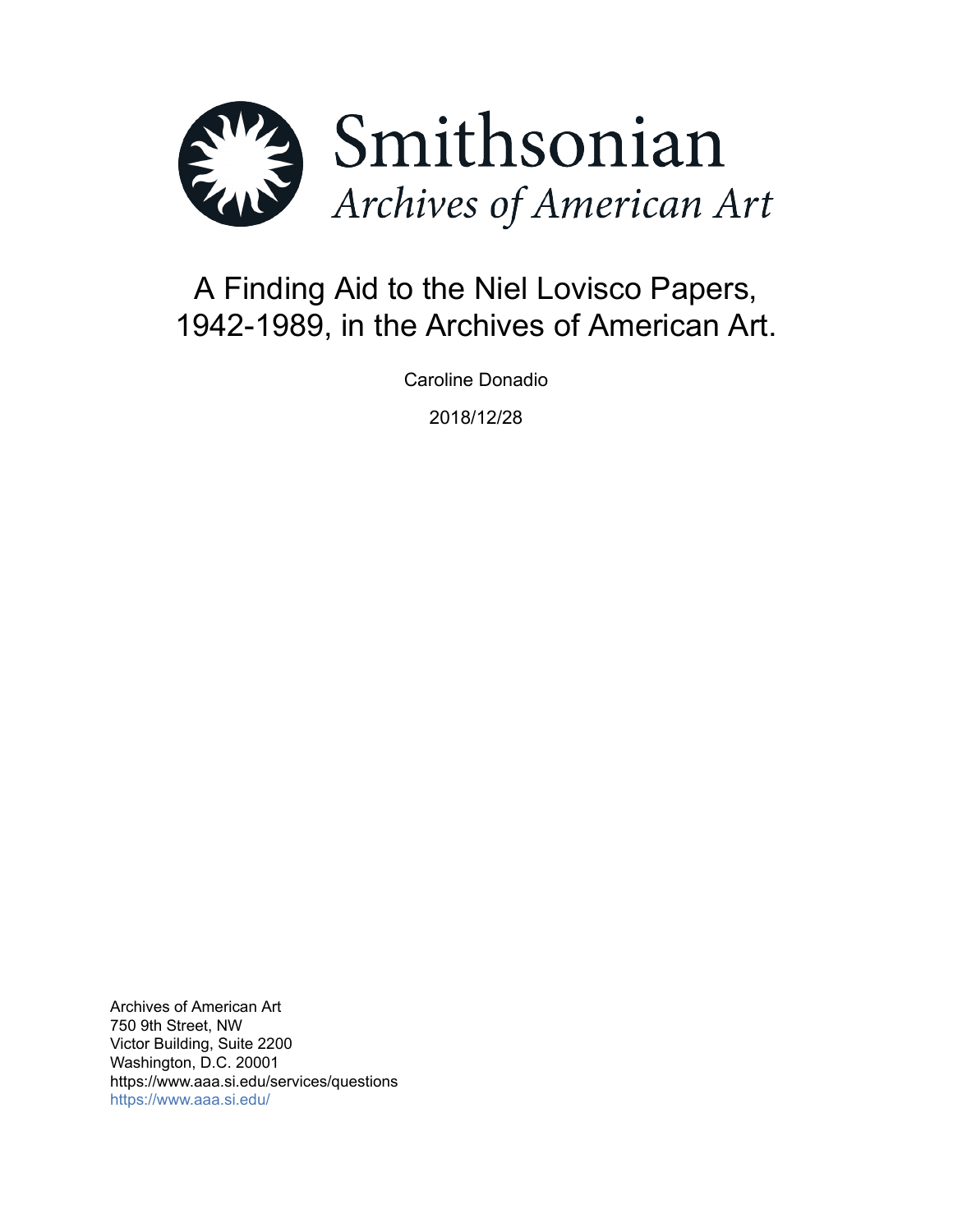## **Table of Contents**

<span id="page-1-0"></span>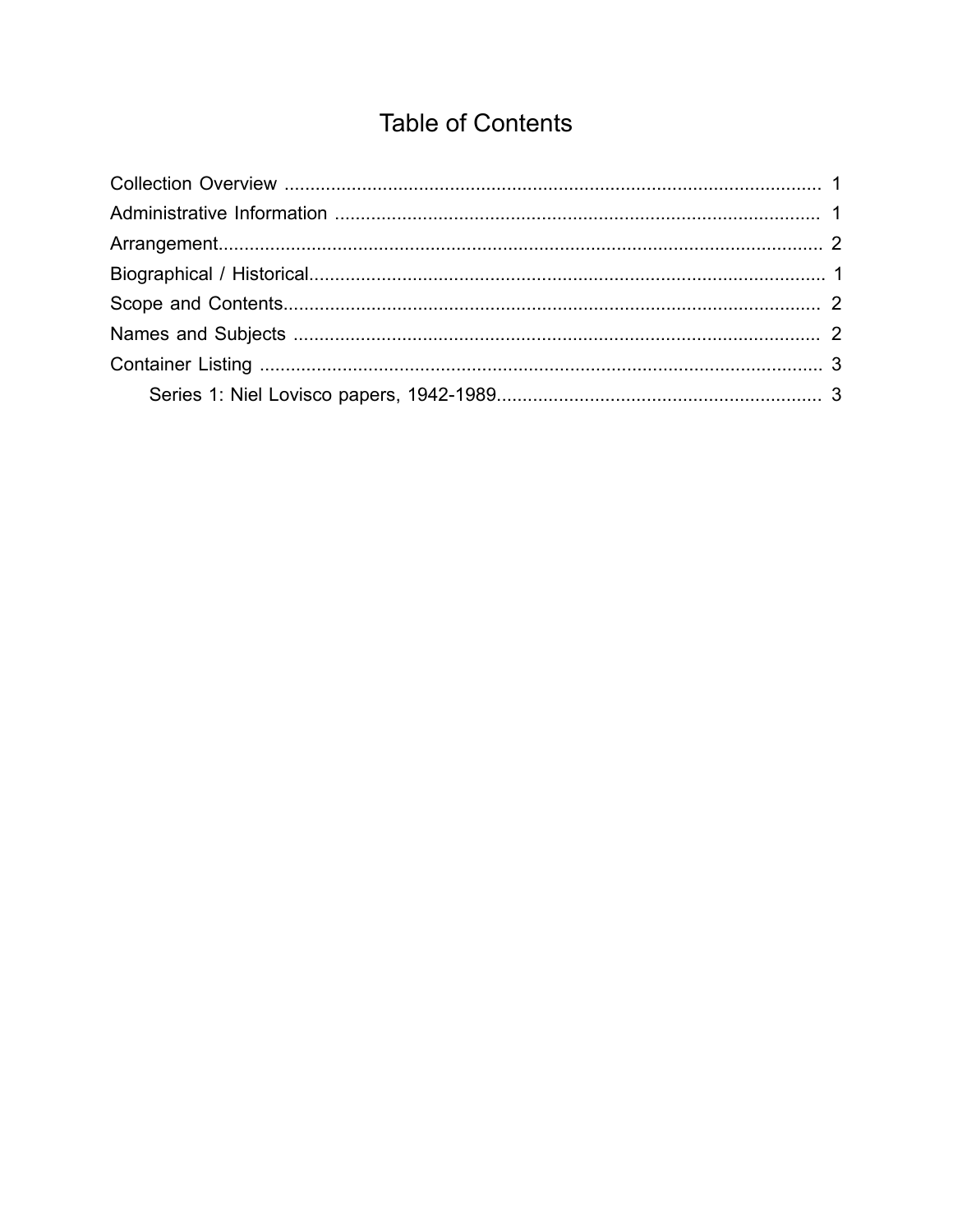### <span id="page-2-0"></span>**Collection Overview**

| <b>Repository:</b> | Archives of American Art                                                                                                                                                                                                                                                                                                                                                                                                                          |
|--------------------|---------------------------------------------------------------------------------------------------------------------------------------------------------------------------------------------------------------------------------------------------------------------------------------------------------------------------------------------------------------------------------------------------------------------------------------------------|
| Title:             | Niel Lovisco papers                                                                                                                                                                                                                                                                                                                                                                                                                               |
| Date:              | 1942-1989                                                                                                                                                                                                                                                                                                                                                                                                                                         |
| Identifier:        | AAA.loviniel                                                                                                                                                                                                                                                                                                                                                                                                                                      |
| Creator:           | Lovisco, Niel, 1900-1981                                                                                                                                                                                                                                                                                                                                                                                                                          |
| Extent:            | 0.2 Linear feet                                                                                                                                                                                                                                                                                                                                                                                                                                   |
| Language:          | English.                                                                                                                                                                                                                                                                                                                                                                                                                                          |
| Summary:           | The papers of art dealer and gallerist Niel Lovisco measure 0.2 linear<br>feet and date from 1942 to 1989. The collection contains material<br>relating to art galleries owned or directed by Niel Lovisco, including the<br>Lovisco Gallery, the Bearskin Neck Gallery, and the Art Center Gallery,<br>and consists of printed material, gallery records, Art Inview records,<br>and a subject file on William Meyerowitz and Theresa Bernstein. |

## <span id="page-2-1"></span>**Administrative Information**

#### Acquisition Information

The Niel Lovisco papers were donated in 1989 by Sophie Lovisco, widow of Niel Lovisco.

#### Processing Information

The collection was processed by Barbara Dawson Aikens in 1993. A finding aid was written by Caroline Donadio in 2018.

#### Preferred Citation

Niel Lovisco papers, 1942-1989. Archives of American Art, Smithsonian Institution.

#### **Restrictions**

Use of original papers requires an appointment and is limited to the Archives' Washington, D.C., Research Center.

## <span id="page-2-2"></span>**Biographical / Historical**

Niel Lovisco (1900-1981) was an art dealer and gallerist active in Rockport and Gloucester, Massachusetts and New York, New York. In the 1920s, Lovisco ran "The Catacombs," a combination art gallery-tea room in New York City's Greenwich Village. He later operated the Bearskin Neck Art Gallery in Rockport, Massachusetts (1946-1949), the Art Center Gallery in New York, New York (1950s), and the Lovisco Gallery, located in New York, New York (1957-1973), and later, Gloucester, Massachusetts (1973-1979).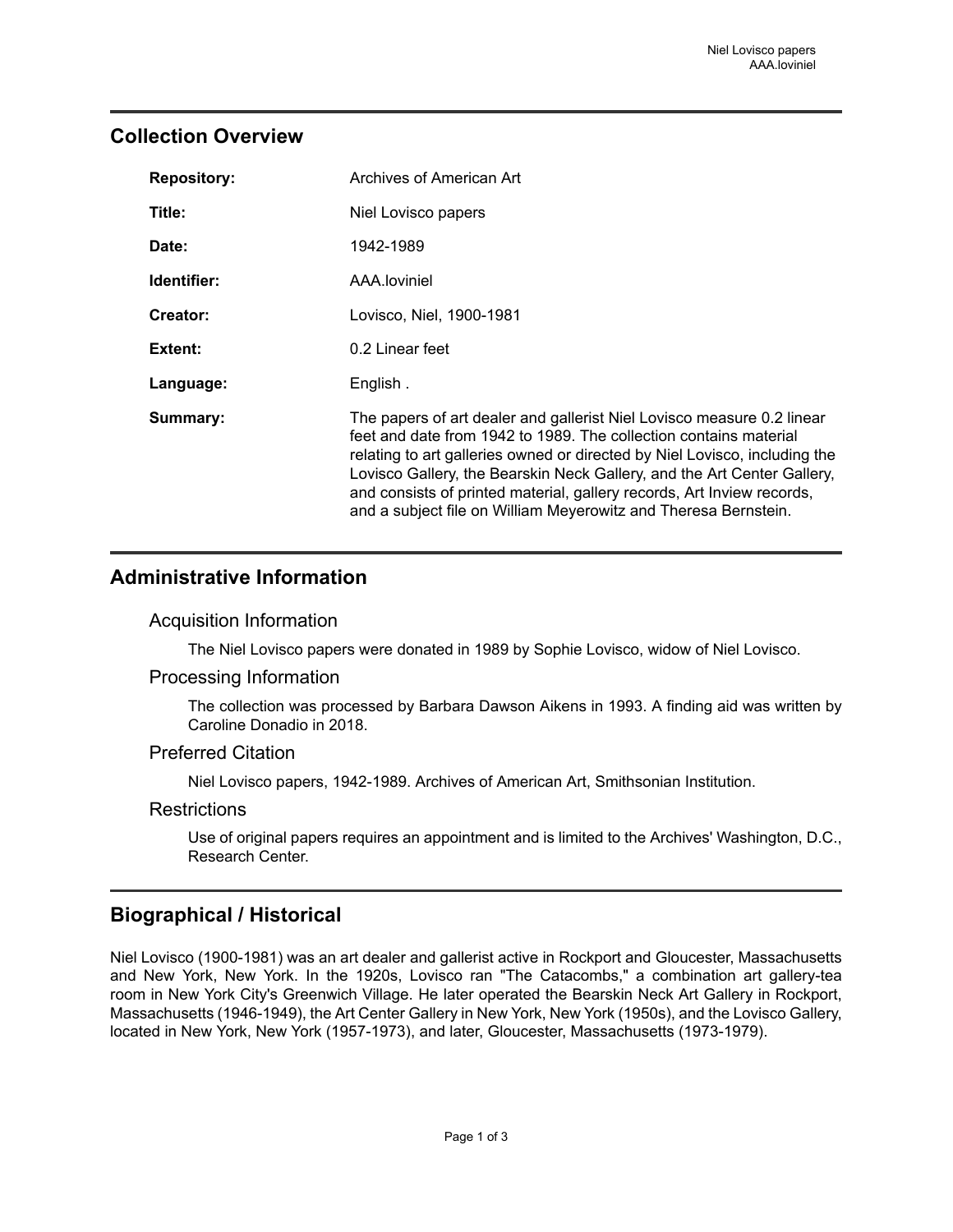## <span id="page-3-1"></span>**Scope and Contents**

The papers of art dealer and gallerist Niel Lovisco measure 0.2 linear feet and date from 1942 to 1989. The collection contains material relating to art galleries owned or directed by Niel Lovisco, including the Lovisco Gallery, the Bearskin Neck Gallery, and the Art Center Gallery in New York, and consists of printed material, gallery records, Art Interview records, and a subject file on William Meyerowitz and Theresa Bernstein.

Printed material includes clippings regarding Niel Lovisco. Gallery records contain correspondence, checklists, announcements, publicity releases, clippings, and a few snapshots (1946-1978) of material related to galleries owned and/or operated by Lovisco. The Art Inview records consist of a carbon copy of the organization's constitution. The subject file on William and Theresa Bernstein Meyerowitz contains exhibition checklists, clippings, publicity information, and a letter to Lovisco's wife Sophie from Theresa (1983).

#### <span id="page-3-0"></span>**Arrangement**

Due to the small size of this collection the papers are arranged as one series.

## <span id="page-3-2"></span>Names and Subject Terms

This collection is indexed in the online catalog of the Smithsonian Institution under the following terms:

Occupations:

Art dealers -- Massachusetts -- Gloucester Art dealers -- Massachusetts -- Rockport Art dealers -- New York (State) -- New York Gallery owners -- Massachusetts -- Gloucester Gallery owners -- Massachusetts -- Rockport Gallery owners -- New York (State) -- New York